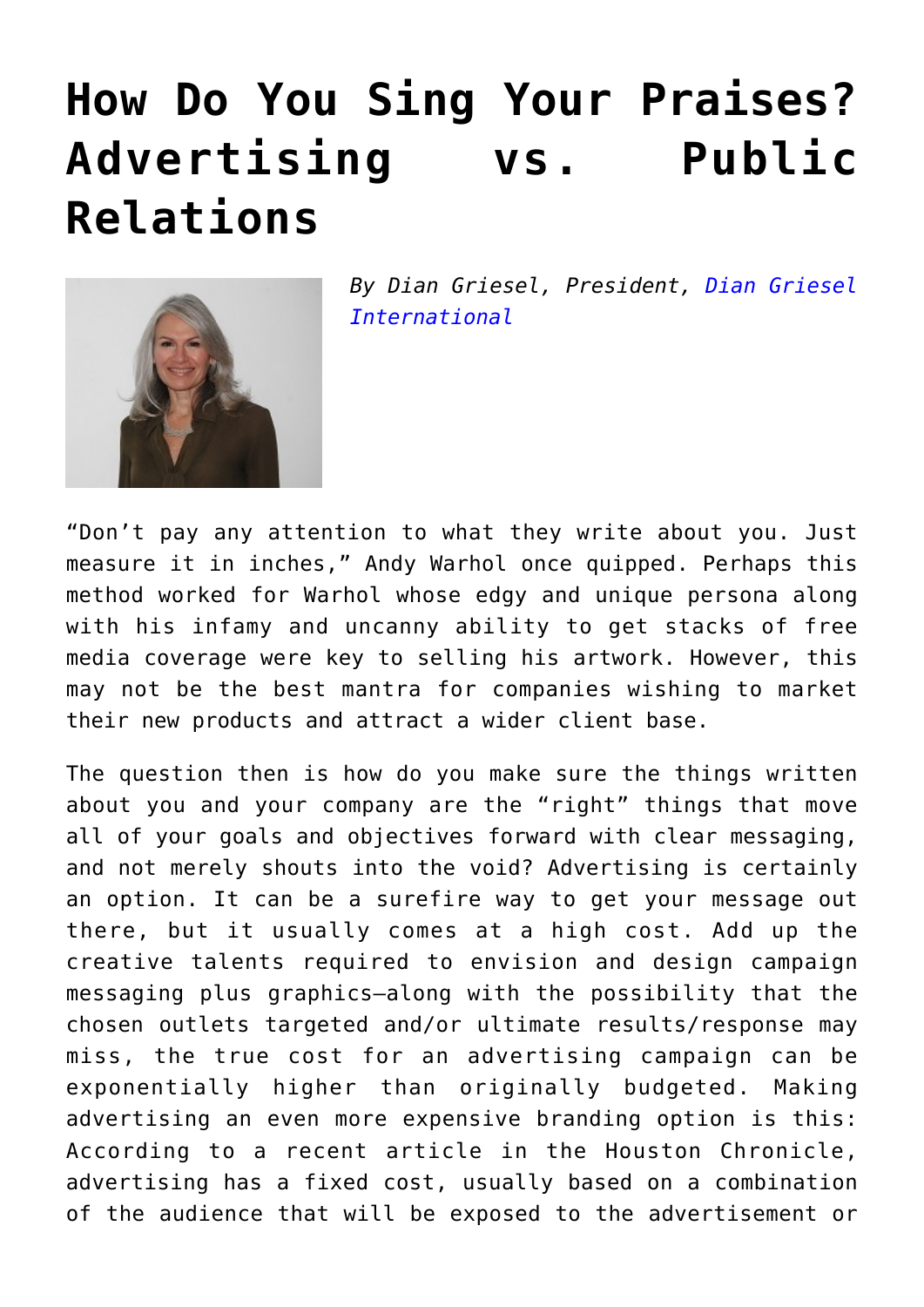commercial, and the demographics of that audience. For example, a company wishing to attract higher-paying clients or eager to sell high-end products will often have to spend more upfront on their advertising campaign.

[Public relations,](https://www.commpro.biz/public-relations-section/) on the other hand, has the potential to yield more coverage for both companies and products than one might have originally imagined—using that same original investment…or maybe even significantly less. Although much maligned, misunderstood and a budget often first cut, unlike advertising, which is purchased coverage and guaranteed placement at a set time and place, real PR is earned. It comes in many forms including television segments; articles in newspapers and magazines; or the opportunity to contribute a column to an online outlet, for example. Today it may also be digital coverage of an article that goes viral on the internet or is highly shared on Facebook or some other social media network. The power behind earned media placements and that of their new sibling social media is the inherently positive effect on readers and viewers. Why? Because people are simply more likely to trust and engage with quality information and rely on it when making purchasing decisions that comes from a respected third party outlet.

While many companies might feel more in control by paying for advertising, having a smart public relations plan in place will build undeniable credibility and go a long way in connecting you to your desired customers and partners in a wholly unique way. This holds true whether good times or bad, booming markets or busts.

Targeting the correct journalists and bloggers, and customizing your pitch to each respective media outlet is essential if coverage is expected. It takes time, planning and smarts to earn "free" media coverage and build brand advocates. If the internal resources lack time or skill sets, an outside agency becomes an essential line item in the overall budget.